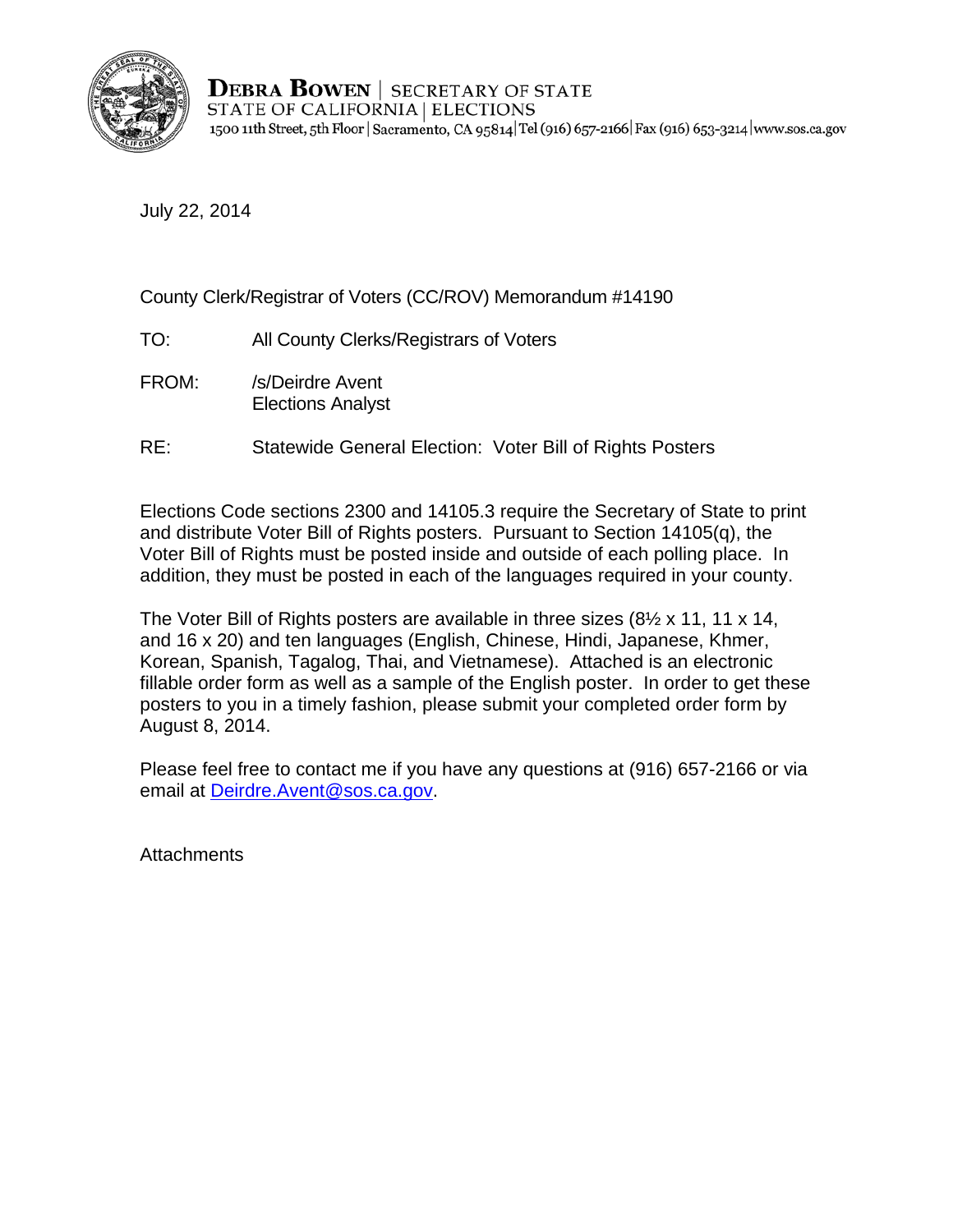#### **Voter Bill of Rights Poster Order Form (Memo 14190 Attachment)**

| Phone:  | <u> 1980 - Andrea Andrew Maria (h. 1980).</u> |  |  |  |  |
|---------|-----------------------------------------------|--|--|--|--|
| E-Mail: |                                               |  |  |  |  |

### **Check the language(s), provide the size(s) and quantities to be ordered:**

|                                                     |          | <b>DDINT</b><br>E            |       |                                                               |  |  |
|-----------------------------------------------------|----------|------------------------------|-------|---------------------------------------------------------------|--|--|
|                                                     |          |                              |       | $\Box$ Pallets<br>$\Box$ Cartons on Pallets<br>$\Box$ Cartons |  |  |
| <b>Shipping Address and Packaging Instructions:</b> |          |                              |       |                                                               |  |  |
| $\perp$                                             |          |                              |       | 16x20_____________                                            |  |  |
| Ц                                                   | Thai     | $8\frac{1}{2}$ x11__________ | 11x14 | 16x20_____________                                            |  |  |
|                                                     | Tagalog  |                              |       |                                                               |  |  |
| ⊔                                                   | Spanish  | $8\frac{1}{2}$ x11           |       |                                                               |  |  |
|                                                     | Korean   | $8\frac{1}{2}$ x11           | 11x14 | 16x20_____________                                            |  |  |
|                                                     | Khmer    | $8\frac{1}{2}x11$            |       | 16x20____________                                             |  |  |
| $\perp$                                             | Japanese | $8\frac{1}{2}$ x11           | 11x14 | 16x20_____________                                            |  |  |
| LΙ                                                  | Hindi    |                              | 11x14 | 16x20_____________                                            |  |  |
|                                                     | Chinese  | $8\frac{1}{2}$ x11           | 11x14 | 16x20____________                                             |  |  |
| l I                                                 | English  | $8\frac{1}{2}$ x11 _________ |       | 16x20                                                         |  |  |

Deirdre Avent SOS Elections Division Email: Deirdre.Avent@sos.ca.gov FAX: (916) 653-3214